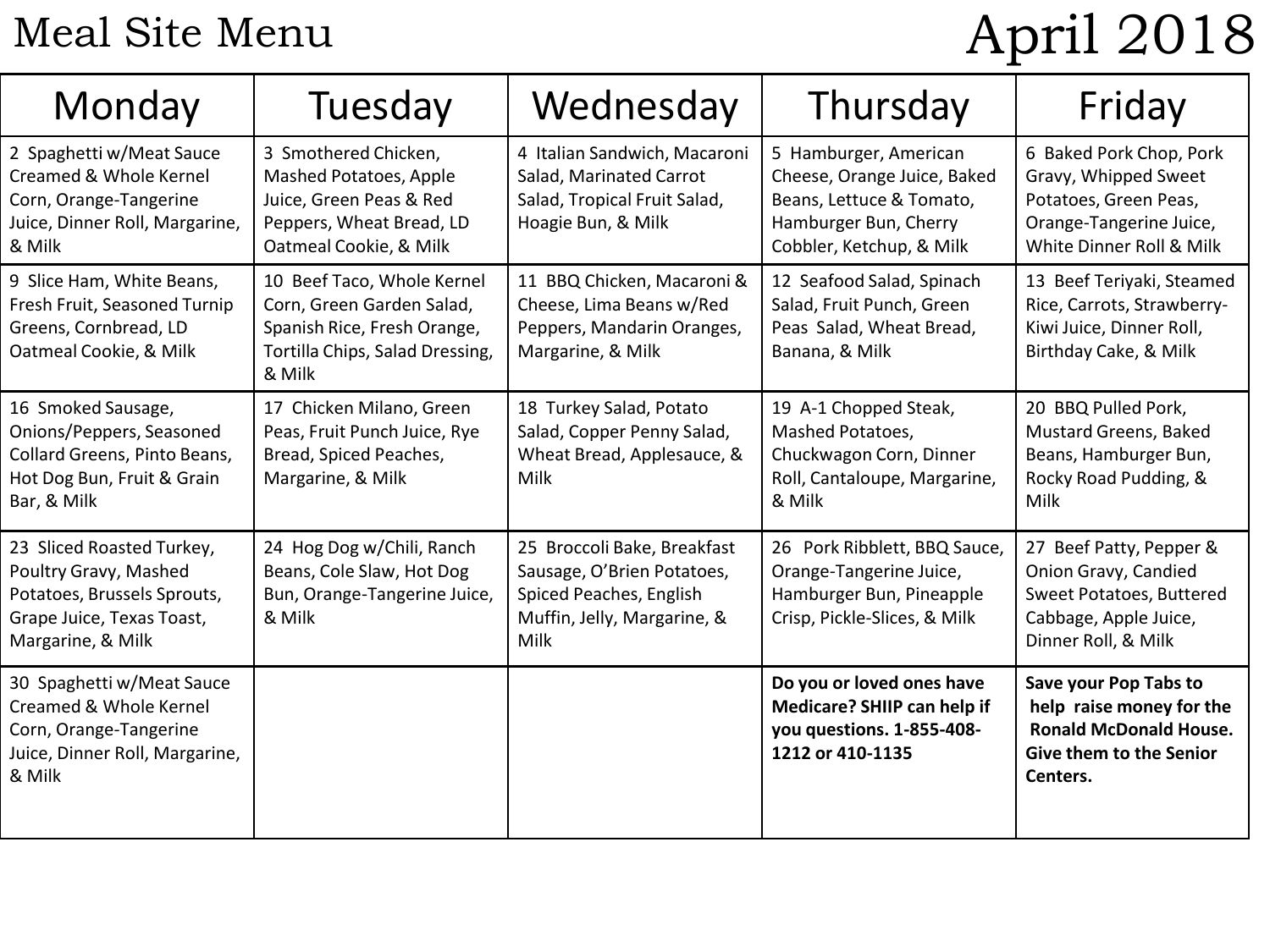### East Rockingham Meal Site East Rockingham Meal Site<br>135 Safie 6<sup>th</sup> Street, Rockingham, NC 28379 **April 2018** 910-997-8225

| Monday                                                                                                                              | Tuesday                                                                                                                             | Wednesday                                                                                                                   | Thursday                                                                                                                              | Friday                                                                                                                           |
|-------------------------------------------------------------------------------------------------------------------------------------|-------------------------------------------------------------------------------------------------------------------------------------|-----------------------------------------------------------------------------------------------------------------------------|---------------------------------------------------------------------------------------------------------------------------------------|----------------------------------------------------------------------------------------------------------------------------------|
| 2 Spaghetti w/Meat Sauce<br>Creamed & Whole Kernel<br>Corn, Orange-Tangerine<br>Juice, Dinner Roll, Margarine,<br>& Milk            | 3 Smothered Chicken,<br>Mashed Potatoes, Apple<br>Juice, Green Peas & Red<br>Peppers, Wheat Bread, LD<br>Oatmeal Cookie, & Milk     | 4 Italian Sandwich, Macaroni<br>Salad, Marinated Carrot<br>Salad, Tropical Fruit Salad,<br>Hoagie Bun, & Milk               | 5 Hamburger, American<br>Cheese, Orange Juice, Baked<br>Beans, Lettuce & Tomato,<br>Hamburger Bun, Cherry<br>Cobbler, Ketchup, & Milk | 6 Baked Pork Chop, Pork<br>Gravy, Whipped Sweet<br>Potatoes, Green Peas,<br>Orange-Tangerine Juice,<br>White Dinner Roll & Milk  |
| 9 Slice Ham, White Beans,<br>Fresh Fruit, Seasoned Turnip<br>Greens, Cornbread, LD<br>Oatmeal Cookie, & Milk                        | 10 Beef Taco, Whole Kernel<br>Corn, Green Garden Salad,<br>Spanish Rice, Fresh Orange,<br>Tortilla Chips, Salad Dressing,<br>& Milk | 11 BBQ Chicken, Macaroni &<br>Cheese, Lima Beans w/Red<br>Peppers, Mandarin Oranges,<br>Margarine, & Milk                   | 12<br><b>CLOSED</b>                                                                                                                   | 13 Beef Teriyaki, Steamed<br>Rice, Carrots, Strawberry-<br>Kiwi Juice, Dinner Roll,<br>Birthday Cake, & Milk                     |
| 16 Smoked Sausage,<br>Onions/Peppers, Seasoned<br>Collard Greens, Pinto Beans,<br>Hot Dog Bun, Fruit & Grain<br>Bar, & Milk         | 17 Chicken Milano, Green<br>Peas, Fruit Punch Juice, Rye<br>Bread, Spiced Peaches,<br>Margarine, & Milk                             | 18 Turkey Salad, Potato<br>Salad, Copper Penny Salad,<br>Wheat Bread, Applesauce, &<br>Milk                                 | 19<br><b>CLOSED</b>                                                                                                                   | 20 BBQ Pulled Pork,<br>Mustard Greens, Baked<br>Beans, Hamburger Bun,<br>Rocky Road Pudding, & Milk                              |
| 23 Sliced Roasted Turkey,<br>Poultry Gravy, Mashed<br>Potatoes, Brussels Sprouts,<br>Grape Juice, Texas Toast,<br>Margarine, & Milk | 24 Hog Dog w/Chili, Ranch<br>Beans, Cole Slaw, Hot Dog<br>Bun, Orange-Tangerine Juice,<br>& Milk                                    | 25 Broccoli Bake, Breakfast<br>Sausage, O'Brien Potatoes,<br>Spiced Peaches, English<br>Muffin, Jelly, Margarine, &<br>Milk | 26 Pork Ribblett, BBQ Sauce,<br>Orange-Tangerine Juice,<br>Hamburger Bun, Pineapple<br>Crisp, Pickle-Slices, & Milk                   | 27 Beef Patty, Pepper &<br>Onion Gravy, Candied Sweet<br>Potatoes, Buttered<br>Cabbage, Apple Juice,<br>Dinner Roll, & Milk      |
| 30<br><b>CLOSED</b>                                                                                                                 |                                                                                                                                     |                                                                                                                             | Do you or loved ones have<br>Medicare? SHIIP can help if<br>you questions. 1-855-408-<br>1212 or 410-1135                             | Save your Pop Tabs to<br>help raise money for the<br><b>Ronald McDonald House.</b><br><b>Give them to the Senior</b><br>Centers. |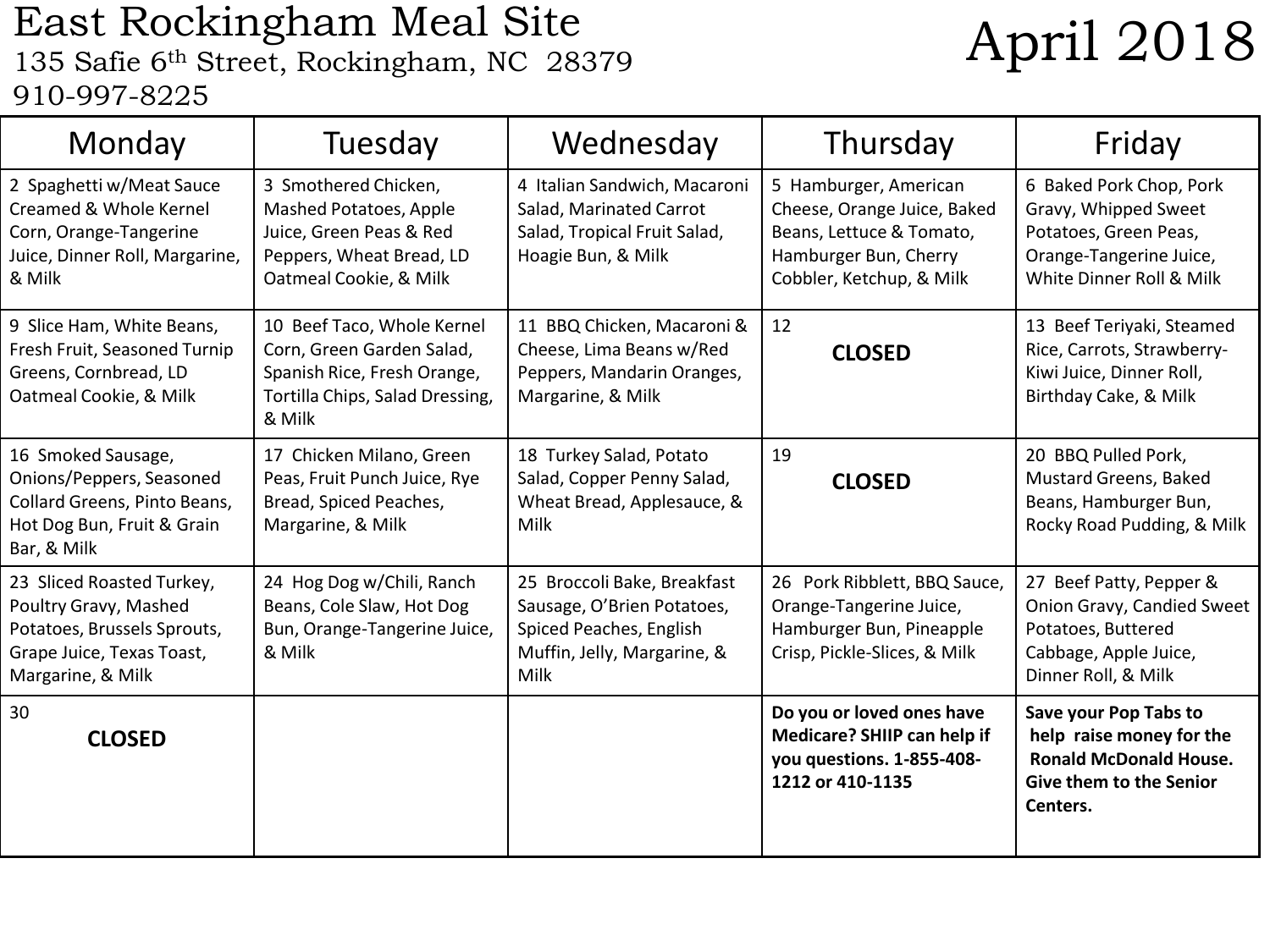### Ellerbe Meal Site Ellerbe Meal Site<br>306 Millstone Road, Ellerbe, NC 28338<br>April 2018 910-652-6006

| Monday                                                                                                                              | Tuesday                                                                                                                             | Wednesday                                                                                                     | Thursday                                                                                                                              | Friday                                                                                                                          |
|-------------------------------------------------------------------------------------------------------------------------------------|-------------------------------------------------------------------------------------------------------------------------------------|---------------------------------------------------------------------------------------------------------------|---------------------------------------------------------------------------------------------------------------------------------------|---------------------------------------------------------------------------------------------------------------------------------|
| 2 Spaghetti w/Meat Sauce<br>Creamed & Whole Kernel<br>Corn, Orange-Tangerine<br>Juice, Dinner Roll, Margarine,<br>& Milk            | 3 Smothered Chicken,<br>Mashed Potatoes, Apple<br>Juice, Green Peas & Red<br>Peppers, Wheat Bread, LD<br>Oatmeal Cookie, & Milk     | 4 Italian Sandwich, Macaroni<br>Salad, Marinated Carrot<br>Salad, Tropical Fruit Salad,<br>Hoagie Bun, & Milk | 5 Hamburger, American<br>Cheese, Orange Juice, Baked<br>Beans, Lettuce & Tomato,<br>Hamburger Bun, Cherry<br>Cobbler, Ketchup, & Milk | 6 Baked Pork Chop, Pork<br>Gravy, Whipped Sweet<br>Potatoes, Green Peas,<br>Orange-Tangerine Juice,<br>White Dinner Roll & Milk |
| 9 Slice Ham, White Beans,<br>Fresh Fruit, Seasoned Turnip<br>Greens, Cornbread, LD<br>Oatmeal Cookie, & Milk                        | 10 Beef Taco, Whole Kernel<br>Corn, Green Garden Salad,<br>Spanish Rice, Fresh Orange,<br>Tortilla Chips, Salad Dressing,<br>& Milk | 11 BBQ Chicken, Macaroni &<br>Cheese, Lima Beans w/Red<br>Peppers, Mandarin Oranges,<br>Margarine, & Milk     | 12<br><b>CLOSED</b>                                                                                                                   | 13 Beef Teriyaki, Steamed<br>Rice, Carrots, Strawberry-Kiwi<br>Juice, Dinner Roll, Birthday<br>Cake, & Milk                     |
| 16 Smoked Sausage,<br>Onions/Peppers, Seasoned<br>Collard Greens, Pinto Beans,<br>Hot Dog Bun, Fruit & Grain<br>Bar, & Milk         | 17<br><b>CLOSED</b>                                                                                                                 | 18 Turkey Salad, Potato<br>Salad, Copper Penny Salad,<br>Wheat Bread, Applesauce, &<br>Milk                   | 19<br><b>CLOSED</b>                                                                                                                   | 20 BBQ Pulled Pork, Mustard<br>Greens, Baked Beans,<br>Hamburger Bun, Rocky Road<br>Pudding, & Milk                             |
| 23 Sliced Roasted Turkey,<br>Poultry Gravy, Mashed<br>Potatoes, Brussels Sprouts,<br>Grape Juice, Texas Toast,<br>Margarine, & Milk | 24 Hog Dog w/Chili, Ranch<br>Beans, Cole Slaw, Hot Dog<br>Bun, Orange-Tangerine Juice,<br>& Milk                                    | 25<br><b>CLOSED</b>                                                                                           | 26<br><b>CLOSED</b>                                                                                                                   | 27 Beef Patty, Pepper &<br>Onion Gravy, Candied Sweet<br>Potatoes, Buttered Cabbage,<br>Apple Juice, Dinner Roll, &<br>Milk     |
| 30 Spaghetti w/Meat Sauce<br>Creamed & Whole Kernel<br>Corn, Orange-Tangerine<br>Juice, Dinner Roll, Margarine,<br>& Milk           |                                                                                                                                     |                                                                                                               | Do you or loved ones have<br>Medicare? SHIIP can help if<br>you questions. 1-855-408-<br>1212 or 410-1135                             | Save your Pop Tabs to<br>help raise money for the<br><b>Ronald McDonald House.</b><br>Give them to the Senior<br>Centers.       |